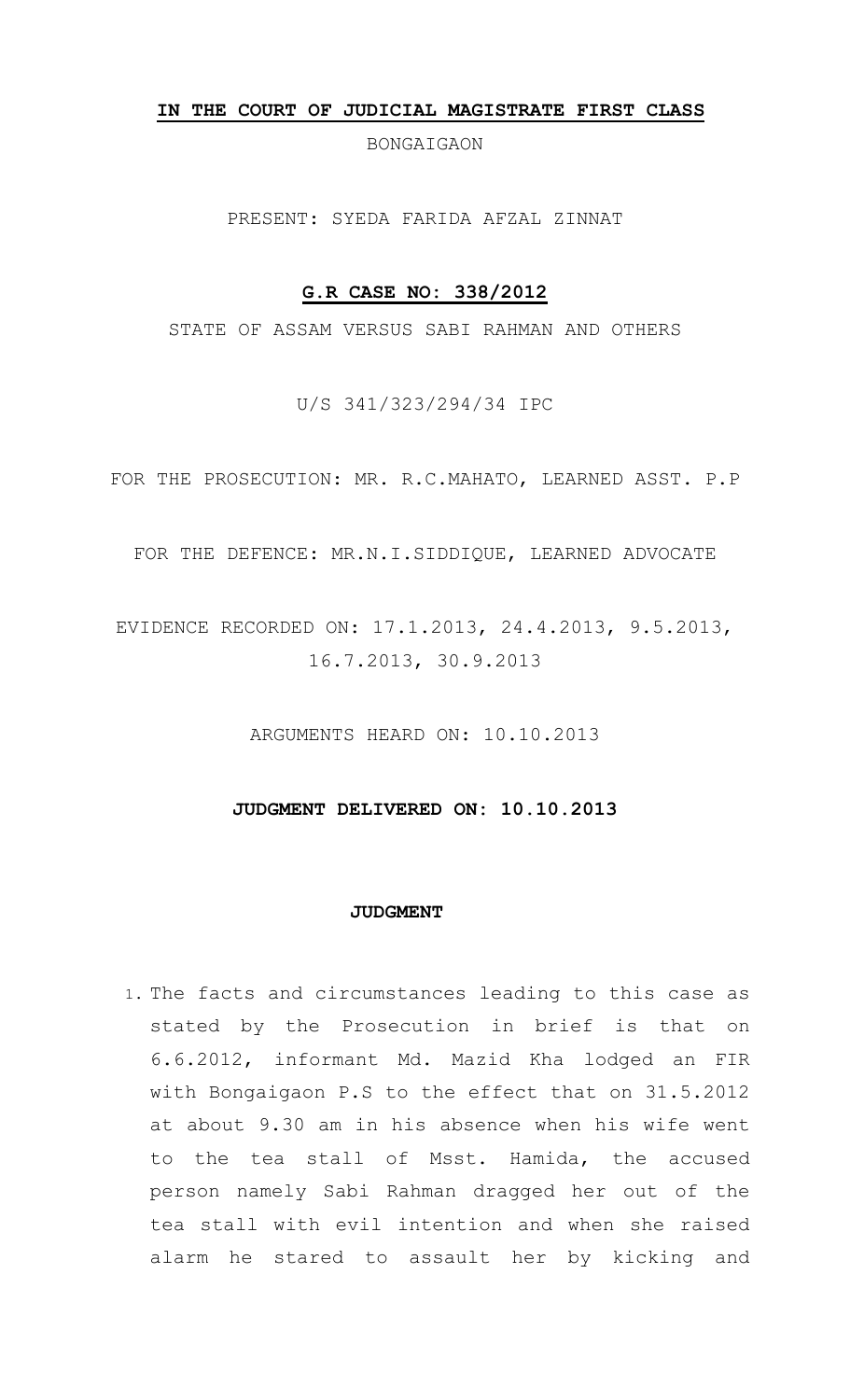punching her and he also tore her blouse. Upon receiving the FIR a case was duly registered and investigated upon. During investigation a prima facie case was found to be well established under sections 341/323/294/34 IPC against the accused persons namely Sabi Rahman @ Sabibur Rahman, Msst. Amiron Nessa and Msst. Anowara Khatun and accordingly Police submitted Charge Sheet U/S 341/323/294/34 IPC against the accused persons above named.

- 2. Cognizance had been taken under sections 341/323/294/34 IPC against the accused persons.
- 3. Upon appearance copies of the relevant documents were supplied to the accused persons in compliance with section 207 Cr.P.C.
- 4. After considering the relevant documents produced by the police I found prima facie material under sections 341/323/294/34 IPC against the accused persons. Accordingly particulars of the offences were explained to the accused persons to which they pleaded not guilty and claimed to be tried.
- 5. Prosecution adduced the evidence of seven witnesses. After closure of prosecution evidence the accused persons were examined under section 313 Cr.P.C in which they denied all the allegations levelled against them. The accused Sabibur Rahman examined himself as defence witness.
- 6. After considering the relevant documents and after hearing the defence and the prosecution I find that following are the points to be determined in this case:
	- 1)Whether the accused persons on 31.5.2011 at about 9.30 am near the tea stall of Msst. Hamida, in furtherance of their common intention, wrongfully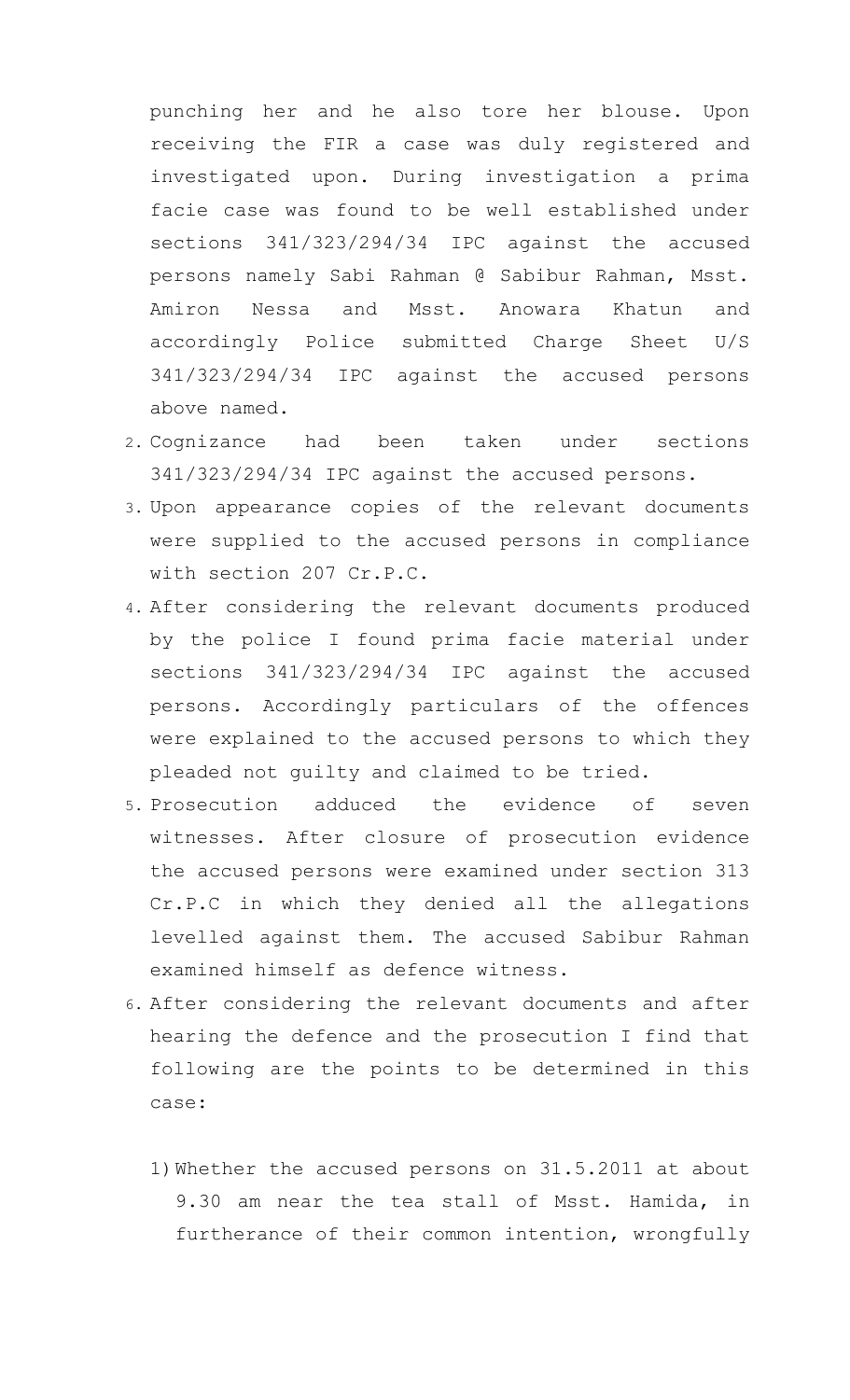restrained the informant and thereby committed an offence punishable U/S 341 IPC?

- 2)Whether the accused persons on the same date, time and place, in furtherance of their common intention voluntarily caused injury to the informant and thereby committed an offence punishable U/S 323 IPC?
- 3)Whether the accused persons, on the same date, time and place, in furtherance of their common intention abused the informant with obscene language to the annoyance of others and thereby committed an offence punishable U/S 294 IPC?
- 7. DISCUSSION ON EVIDENCE, DECISION AND REASONS THEREOF:
- 8. PW1 Haziron Bibi is the wife of informant. She stated that on the date of occurrence at about 9.30 am she went to the shop of Hamida for buying biscuit. After coming out of the shop Sabi Rahman asked her why she did not buy biscuit from his shop and started to abuse her with obscene language. At this PW1 stated to have protested and then according to PW1 the accused Sabi Rahman kicked her on her chest. She then added that Amiron and Anna @ Anowara also assaulted her. PW2 Mazid Kha is the informant and he was not present at the place of occurrence when the occurrence is alleged to have taken place. According to PW2 he came to know about the incident from his wife when he returned home after work. He stated that as he was busy with the treatment of his wife there was a delay in lodging the ejahar. During cross examination PW2 admitted that accused Sabi Rahman had lodged a case against him and his wife on 31.5.2012 alleging that they have abused Sabi Rahman, Anowara and Amiron with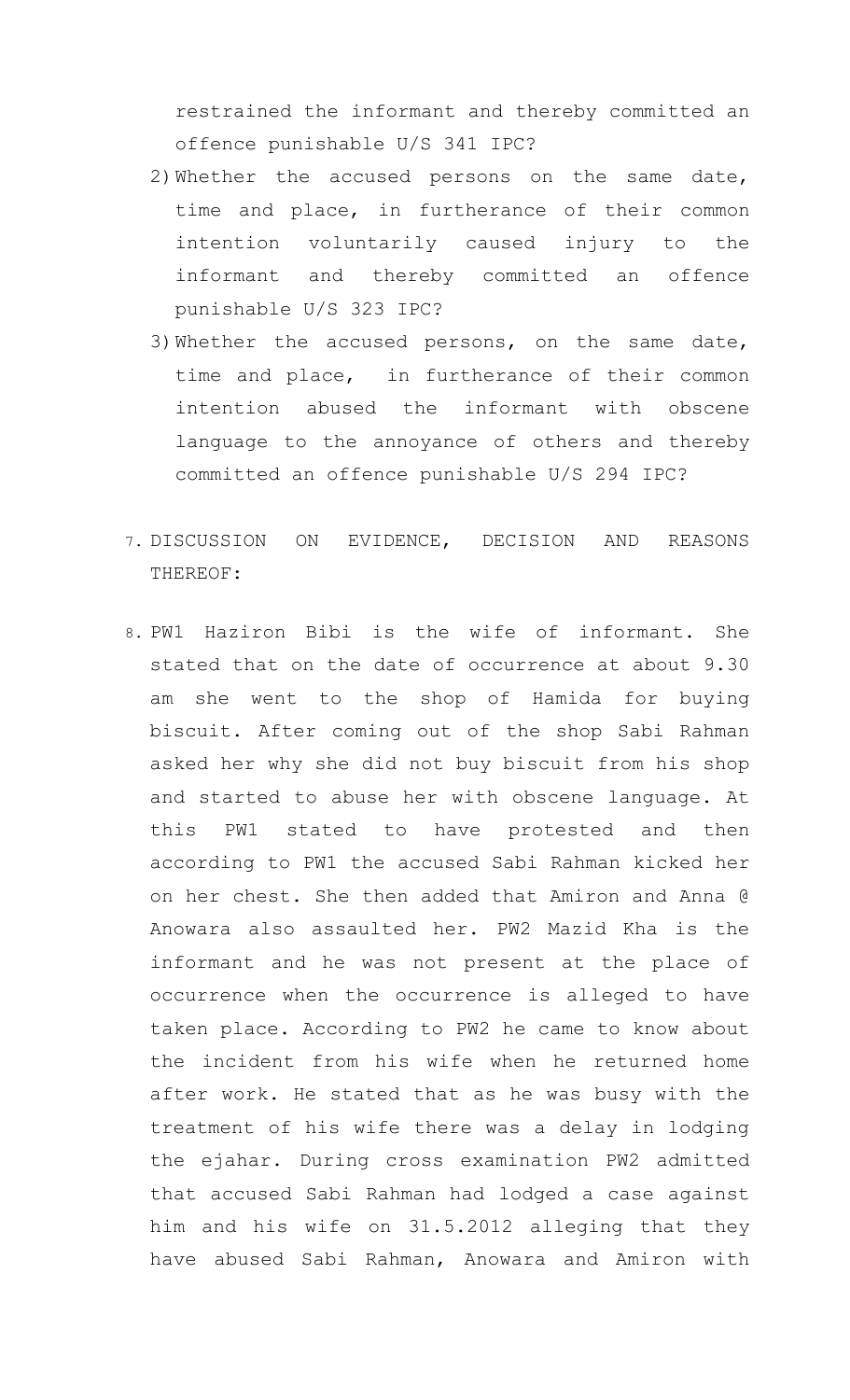obscene language and assaulted them. PW3 Hamida Bibi stated that on the date of occurrence when Haziron Bibi went out of her shop accused Anowara and Amiron quarrelled with her. She further stated that accused Sabi Rahman interfered and stopped the fight. During cross examination PW3 stated that Haziron Bibi also assaulted in retaliation. PW4 Suraj Jamal stated that he was not at the place of occurrence at the relevant time. He stated that when he went to Mazid's shop at about 10 pm he heard that all the three accused persons had assaulted Haziron. PW6 Habibur Rahman stated that he had seen Amiron drag Haziron from the shop of Hamida and that all the three accused persons had assaulted her. PW7 Dr. Reza M.A. Ahmed examined Msst Haziron Bibi on 31.5.2012. PW7 stated that the patient was conscious, oriented and GCS (Glassgow Comma Scale) was 15/15 i.e. patient was normal. On local examination mild tenderness was found over both upper arm and chest. No bony fracture and external bleeding was seen. In the opinion of the doctor injury was simple. He exhibited the medical report as Exhibit 3 and his signature as Exhibit 3(1). During cross examination PW7 stated that the age of injury is not mentioned in the report. PW5 is the investigating Officer who exhibited the charge sheet as Exhibit 2 and the signature of S.I Rajiv Kumar Ray as Exhibit 2 (1).

9. DW1 stated that on the date of occurrence i.e. on 31.5.2012 his wife had lodged an ejahar against the informant and his wife alleging that they had assaulted her. According to him he reached the place of occurrence and saw that the wife of the informant was quarrelling with his wife and sister. At this he stopped them from fighting.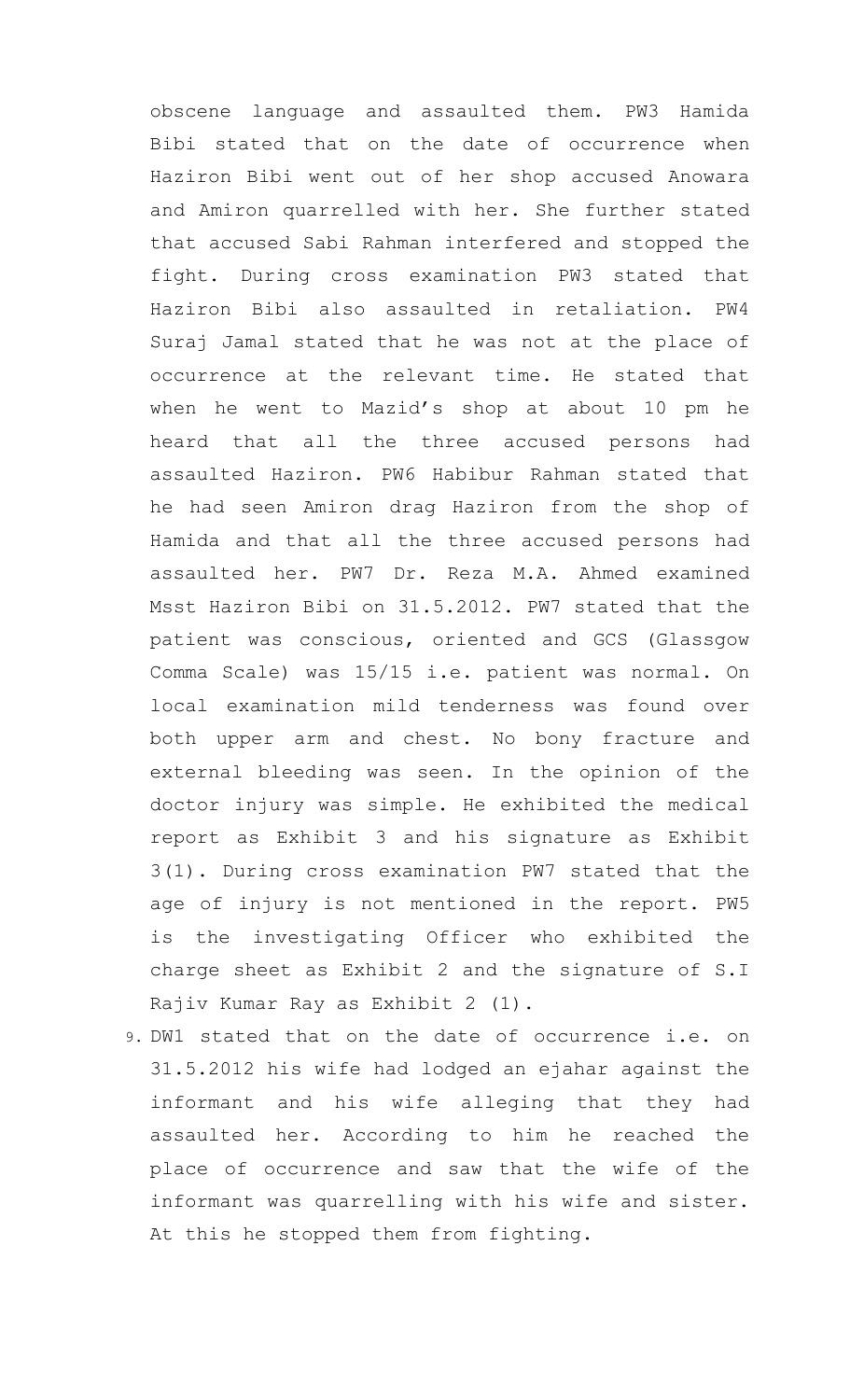- 10. A close scrutiny of the evidence on record shows that the version of DW1 is supported by PW3 who stated that Haziron, Anowara and Amiron were quarrelling and Sabi Rahman came and stopped the quarrel. It also transpires from the evidence on record that the accused persons had already lodged an ejahar against the informant and his wife regarding the occurrence that took place on 31.5.2012. Six days later the instant ejahar was lodged. Furher it is relevant to mention that the ejahar does not contain any allegation against Amiron and Anowara. The ejahar was lodged alleging that Sabi Rahman had assaulted the wife of the informant. But after appreciating the evidence on record I found that Sabi Rahman reached the place of occurrence when Amiron and Anowara and Haziron were quarrelling and he stopped them from fighting.
- 11. Therefore I am of the considered opinion that prosecution could not prove the guilt of the accused persons beyond all reasonable doubt.

### **Order**

The accused persons namely Sabibur Rahman, Anowara Begum and Amiron Begum are hereby acquitted of the offences U/Ss 341/323/294/34 IPC. Bail Bonds are extended to a period of six months. Given under the hand and seal of this court on this the 10th day October 2013.

# Syeda Farida Afzal Zinnat, AJS

J.M (1<sup>st</sup> CLASS) BONGAIGAON

APPENDIX:

Following are the lists of exhibits which were exhibited during the trial: